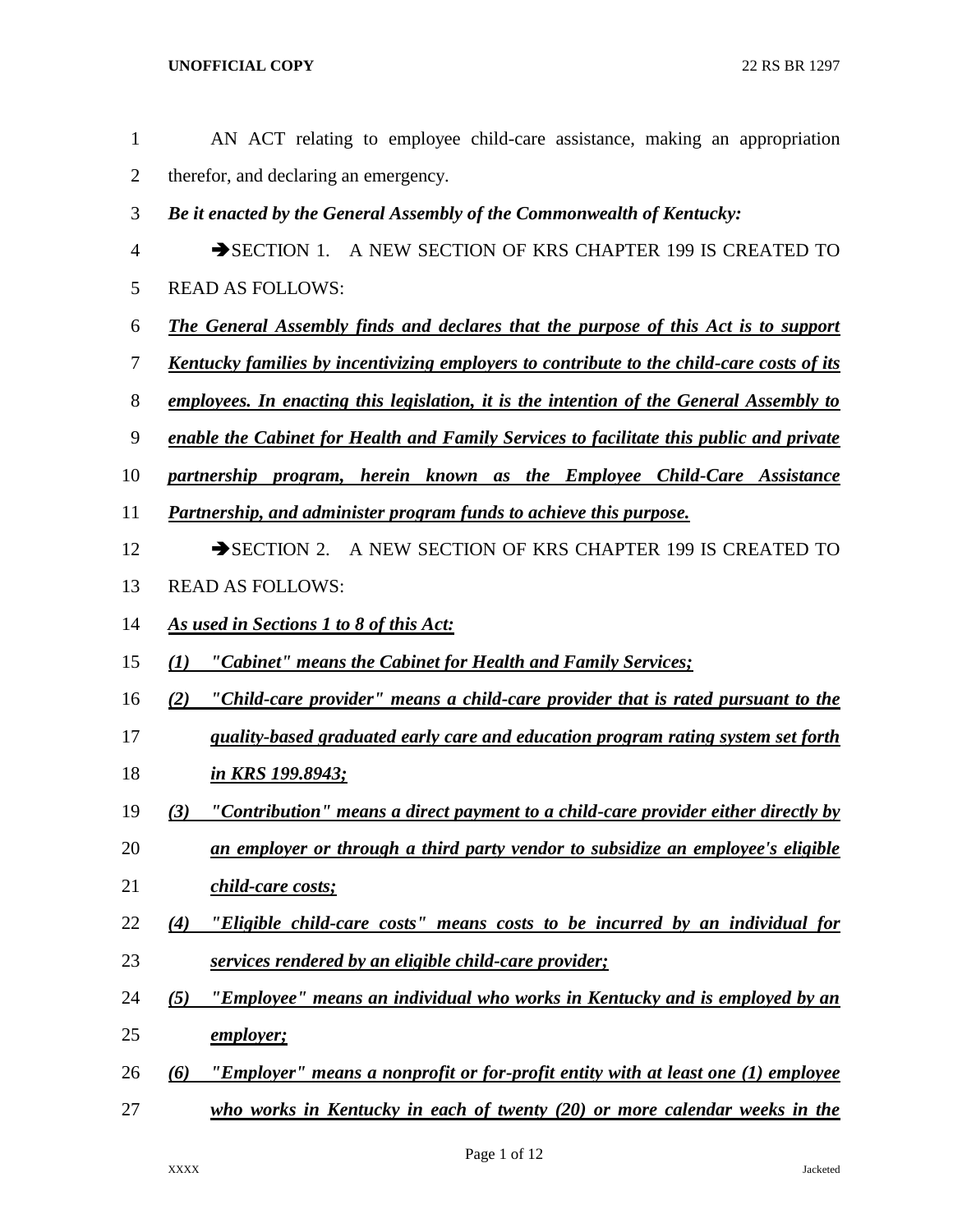| $\mathbf{1}$   | <u>current or preceding calendar year;</u>                                                  |
|----------------|---------------------------------------------------------------------------------------------|
| $\overline{2}$ | "Fund" means the fund administered by the Cabinet as described in Section 5 of<br>(7)       |
| 3              | this Act;                                                                                   |
| $\overline{4}$ | (8)<br>"Program" means the Employee Child-Care Assistance Partnership;                      |
| 5              | "Small business" means a business with fewer than fifty (50) employees who are<br>(9)       |
| 6              | individually contracted to work more than thirty-five (35) hours per week;                  |
| 7              | "State match" means the money paid directly to the child-care provider by the<br>(10)       |
| 8              | <b>Cabinet from the fund described in Section 5 of this Act; and</b>                        |
| 9              | "State median household income" means the most recent estimate available of<br>(II)         |
| 10             | real median household income for the state, as determined by the United States              |
| 11             | <b>Census Bureau.</b>                                                                       |
| 12             | A NEW SECTION OF KRS CHAPTER 199 IS CREATED TO<br>$\rightarrow$ SECTION 3.                  |
| 13             | <b>READ AS FOLLOWS:</b>                                                                     |
| 14             | (1)<br>The Employee Child-care Assistance Partnership program is hereby established         |
| 15             | <u>under the cabinet. To administer the program, the cabinet may:</u>                       |
| 16             | Delegate authority to a subsidiary department;<br>(a)                                       |
| 17             | Coordinate and share information with other executive branch agencies;<br>(b)               |
| 18             | <u>and</u>                                                                                  |
| 19             | <b>Enter into contracts with third parties to administer the program or specific</b><br>(c) |
| 20             | parts of the program.                                                                       |
| 21             | (2)<br><b>The cabinet shall be responsible for:</b>                                         |
| 22             | Creating and making available a standardized contract for participation in<br>(a)           |
| 23             | the program;                                                                                |
| 24             | Processing the contract between an employer, employee, and child-care<br>(b)                |
| 25             | <i><u><b>provider that is submitted to the cabinet;</b></u></i>                             |
| 26             | <u>Notifying the parties of their enrollment status in the program;</u><br>(c)              |
| 27             | Managing and administering the program funds;<br>(d)                                        |

Page 2 of 12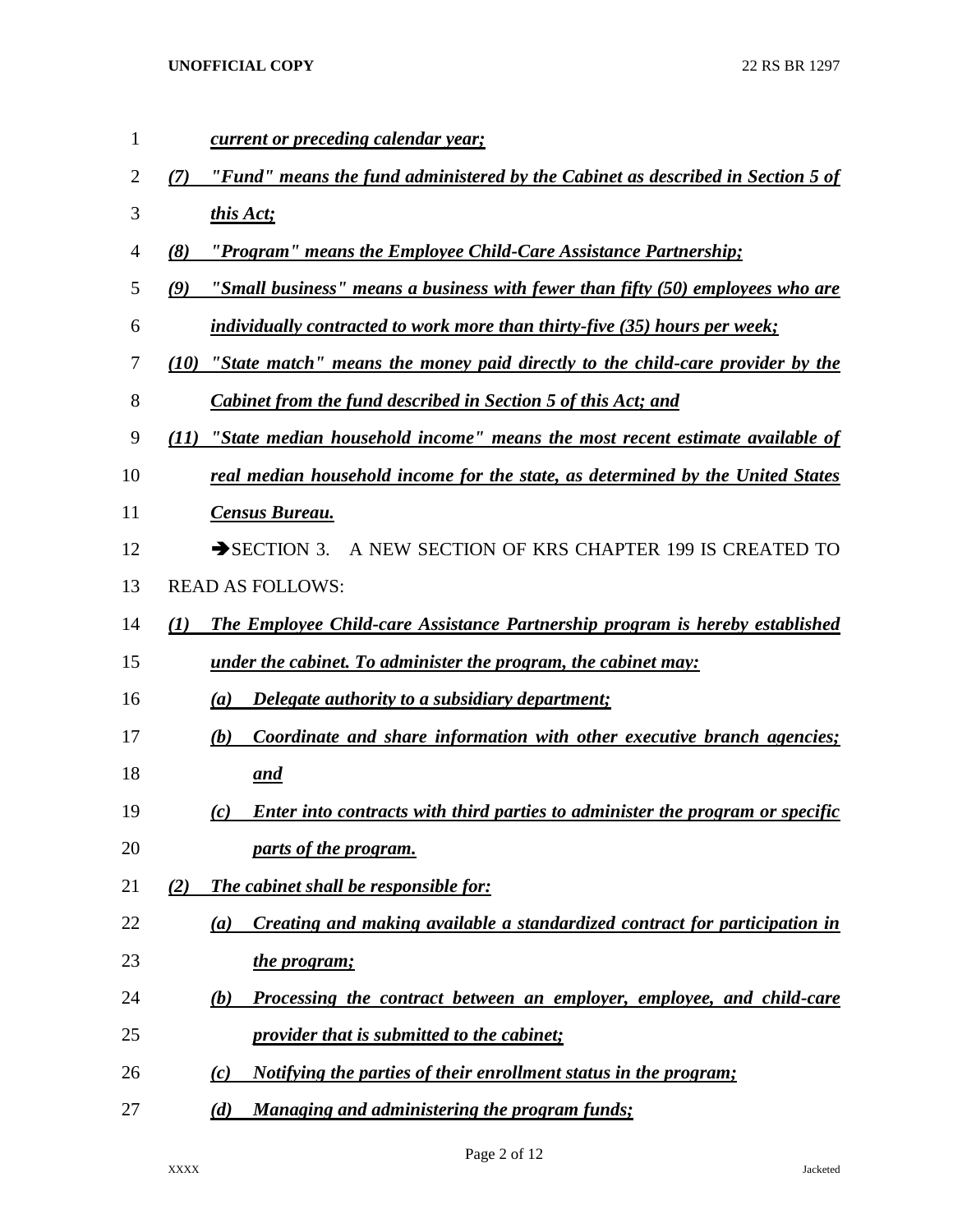| $\mathbf{1}$ |     | Securing third-party vendors in accordance with all applicable federal and<br>(e)                           |
|--------------|-----|-------------------------------------------------------------------------------------------------------------|
| 2            |     | state procurement regulations, if deemed necessary;                                                         |
| 3            |     | Verifying the eligibility of the respective employee, employer, and child-care<br>(f)                       |
| 4            |     | provider as parties to a contract for participation in the program prior to                                 |
| 5            |     | disbursement of a state match; and                                                                          |
| 6            |     | Distributing educational materials about the program's objectives, benefits,<br>$\left( \mathbf{g} \right)$ |
| 7            |     | and eligibility requirements to employers, employees, and child-care                                        |
| 8            |     | <i>providers.</i>                                                                                           |
| 9            | (3) | The cabinet shall review the contract submitted by the employer and, if the                                 |
| 10           |     | employee, employer, and the proposed child-care provider meet program                                       |
| 11           |     | eligibility requirements, agree to match the contribution made by the employer up                           |
| 12           |     | to one hundred percent (100%) of the cost of service from the fund.                                         |
| 13           | (4) | The cabinet shall only become party to a proposed contract under this program if                            |
| 14           |     | the fund reflects a positive balance based on both:                                                         |
| 15           |     | The cabinet's existing contractual obligations already accrued under this<br>(a)                            |
| 16           |     | <i>program; and</i>                                                                                         |
| 17           |     | The cabinet's additional financial obligation imposed by the proposed<br>(b)                                |
| 18           |     | contract.                                                                                                   |
| 19           | (5) | The cabinet shall not agree to become party to a proposed contract pursuant to                              |
| 20           |     | this program if the corresponding financial obligation would cause the fund to                              |
| 21           |     | <i>accrue a negative balance.</i>                                                                           |
| 22           | (6) | The cabinet shall maintain a waitlist of contracts submitted after available funds                          |
| 23           |     | were committed. The cabinet shall become party to a proposed contract from the                              |
| 24           |     | waitlist as new funds become available and according to the order in which it was                           |
| 25           |     | received.                                                                                                   |
| 26           | (7) | The cabinet shall issue a state match directly to the child-care provider or                                |
| 27           |     | through a third-party vendor for the duration of the contract.                                              |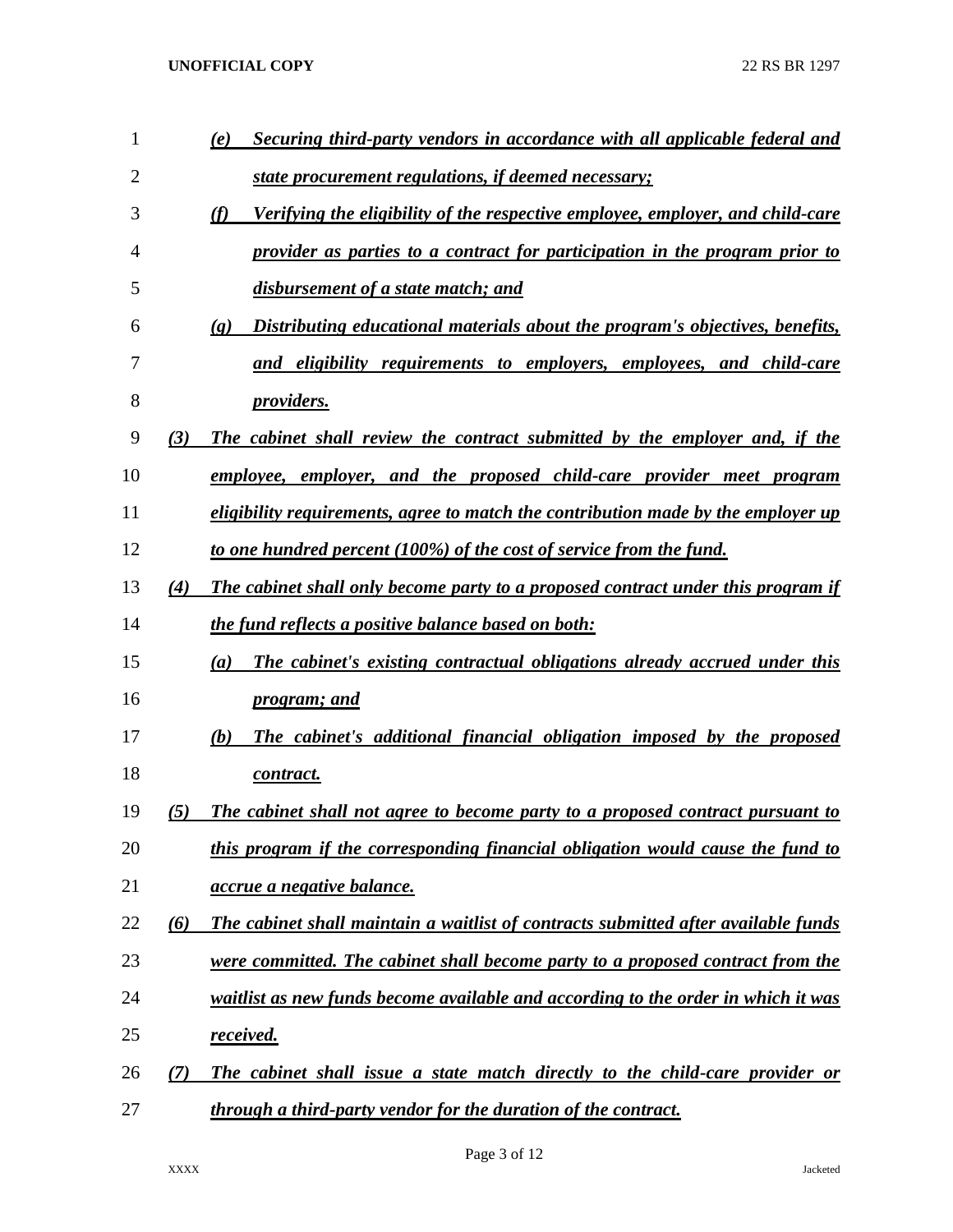| 1  | (8)<br>The cabinet shall not disclose an employee's personal information without that     |  |
|----|-------------------------------------------------------------------------------------------|--|
| 2  | <b>individual's express written consent.</b>                                              |  |
| 3  | (9)<br>In the first fiscal year of the program, the cabinet shall administer the program  |  |
| 4  | <i><u>according to the following:</u></i>                                                 |  |
| 5  | The cabinet shall begin administering the program after the effective date of<br>(a)      |  |
| 6  | this Act, including but not limited to:                                                   |  |
| 7  | <u>Promulgating the required administrative regulations as described in</u>               |  |
| 8  | <b>Section 4 of this Act; and</b>                                                         |  |
| 9  | 2.<br><b>Soliciting third-party vendor contracts, if deemed necessary;</b>                |  |
| 10 | The cabinet shall not begin accepting proposed contracts from employers<br>(b)            |  |
| 11 | <u>pursuant to this program prior to ninety (90) calendar days before July 1,</u>         |  |
| 12 | 2023; and                                                                                 |  |
| 13 | The cabinet shall not disperse state matches from the fund as a party to a<br>(c)         |  |
| 14 | contract with an employer, employee, and child-care provider pursuant to                  |  |
| 15 | <i>this program prior to July 1, 2023.</i>                                                |  |
| 16 | Beginning in 2024 and every year thereafter, the cabinet shall begin accepting<br>(10)    |  |
| 17 | proposed contracts from employers, employees, and child-care providers for the            |  |
| 18 | next fiscal year according to the following:                                              |  |
| 19 | Ninety (90) calendar days before July 1st for employers with existing<br>$\left(a\right)$ |  |
| 20 | approved contracts pursuant to the program; and                                           |  |
| 21 | <b>Forty-five (45) calendar days before July 1st for all other employers.</b><br>(b)      |  |
| 22 | Beginning in 2024 and every year thereafter, the cabinet shall publish reports<br>(11)    |  |
| 23 | detailing the efficacy of the program by July 15th and December 15th of each              |  |
| 24 | year and shall submit the report to the Legislative Research Commission. The              |  |
| 25 | report shall include at least the following information about the program:                |  |
| 26 | Any appropriation made in the past fiscal year to the fund;<br>(a)                        |  |
| 27 | <b>The total number of standardized contracts submitted by employers;</b><br>(b)          |  |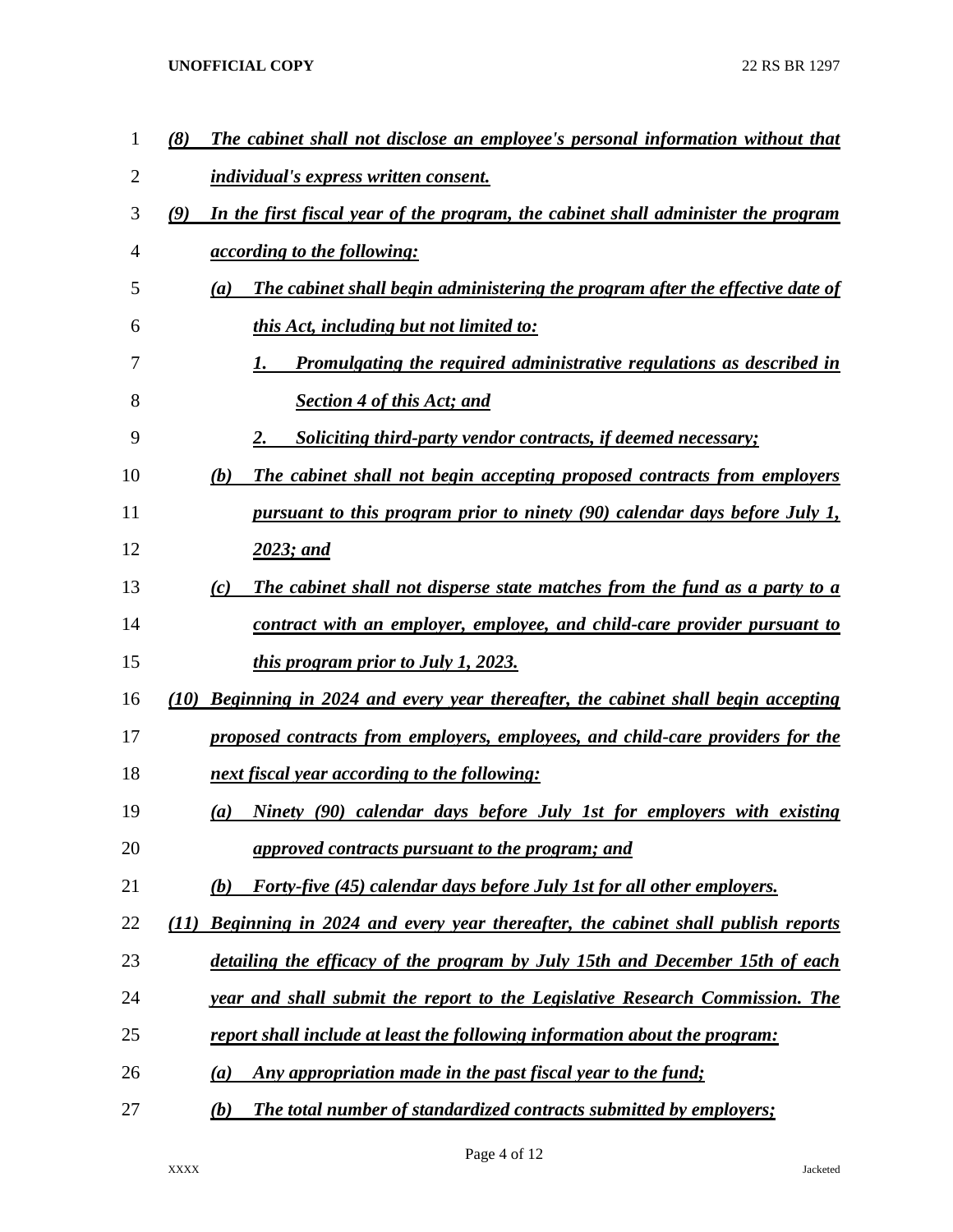| 1  | The total amount of state matches paid out of the fund by the cabinet;<br>(c)                              |
|----|------------------------------------------------------------------------------------------------------------|
| 2  | (d)<br><b>The breakdown of the state matches paid by county;</b>                                           |
| 3  | Information on the size, geographical location, and industry type of<br>(e)                                |
| 4  | employers who participated in the program;                                                                 |
| 5  | (f)<br>The number, license type, quality rating, and geographical distribution of                          |
| 6  | <i>participating child-care providers;</i>                                                                 |
| 7  | The average cost for services charged by child-care providers participating<br>$\left( \mathbf{g} \right)$ |
| 8  | in the program and information on how these costs have increased or                                        |
| 9  | decreased during the most recent reporting period and previous reporting                                   |
| 10 | <i>periods; and</i>                                                                                        |
| 11 | The number and total dollar value of contracts not approved by the cabinet.<br>(h)                         |
| 12 | Prior to one hundred and twenty (120) calendar days before July 1, 2023, the<br>(12)                       |
| 13 | cabinet shall publish a report detailing implementation plans for the program                              |
| 14 | and submit the report to the Legislative Research Commission.                                              |
| 15 | A NEW SECTION OF KRS CHAPTER 199 IS CREATED TO<br>$\rightarrow$ SECTION 4.                                 |
| 16 | <b>READ AS FOLLOWS:</b>                                                                                    |
| 17 | The cabinet, or its designated department, shall promulgate administrative regulations                     |
| 18 | in accordance with KRS Chapter 13A to effectuate the provisions of Sections 1 to 8 of                      |
| 19 | this Act including:                                                                                        |
| 20 | Creating a standardized agreement for employers wishing to participate in the<br>(I)                       |
| 21 | <i>program that includes:</i>                                                                              |
| 22 | Name, physical location, size, and industry of the employer;<br>(a)                                        |
| 23 | Name and phone number of the employer's point of contact;<br>(b)                                           |
| 24 | Name and physical location of the child-care provider;<br>(c)                                              |
| 25 | (d)<br>Name and phone number of the child-are provider's point of contact;                                 |
| 26 | Name and home address of the employee;<br>$\left(\mathbf{e}\right)$                                        |
| 27 | (f)<br>Total contribution to be paid by the employer to the provider, either directly                      |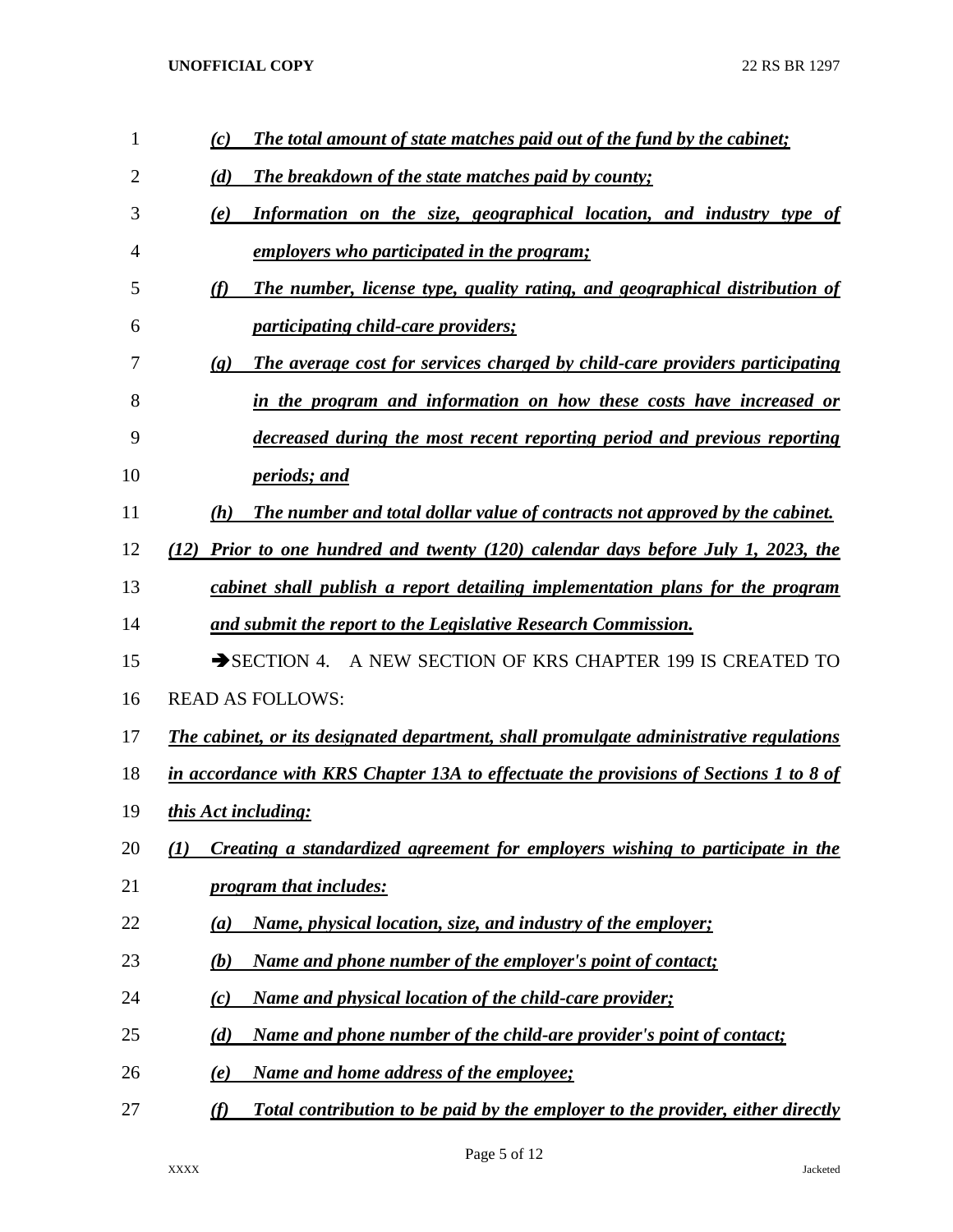| 1              |          | or through a third-party vendor;                                                                              |
|----------------|----------|---------------------------------------------------------------------------------------------------------------|
| $\overline{2}$ |          | Total amount of the state match to be paid to the provider, either directly or<br>$\left( \mathbf{g} \right)$ |
| 3              |          | through a third-party vendor;                                                                                 |
| 4              |          | Duration of the contract, which shall not last beyond the end of the state's<br>(h)                           |
| 5              |          | <u>fiscal year in any given year;</u>                                                                         |
| 6              |          | <b>Frequency of the contribution to be made directly to the child-care provider</b><br>(i)                    |
| 7              |          | in accordance with the provider's established billing cycle; and                                              |
| 8              |          | Annual gross wage of the employee;<br>(i)                                                                     |
| 9              | (2)      | <b>Establishing eligibility verification procedures for the following parties as a</b>                        |
| 10             |          | prerequisite for the cabinet entering the agreement as a party and issuing a state                            |
| 11             |          | <u>match:</u>                                                                                                 |
| 12             |          | <b>Employer's enrollment in the program;</b><br>(a)                                                           |
| 13             |          | <b>Employee's eligibility; and</b><br>(b)                                                                     |
| 14             |          | <i>Child-care provider's eligibility;</i><br>(c)                                                              |
| 15             | (3)      | Creating procedures for issuing a notice to all parties to the agreement of their                             |
| 16             |          | enrollment in the program upon receiving and processing the contract and                                      |
| 17             |          | <i>determining eligibility;</i>                                                                               |
| 18             | (4)      | Compiling confidentiality protocols for the cabinet and its designated department                             |
| 19             |          | or departments to safeguard the personal information of participating employees,                              |
| 20             |          | employers, and child-care providers;                                                                          |
| 21             | (5)      | Introducing reporting requirements for an employer or a child-care provider                                   |
| 22             |          | reporting a lapse or nonpayment of contribution towards eligible child-care                                   |
| 23             |          | services;                                                                                                     |
| 24             | $\omega$ | Creating procedures for issuing and logging a state match to child-care providers                             |
| 25             |          | pursuant to the respective contract;                                                                          |
| 26             | (7)      | Maintaining records of the fund in the fiscal year and all payments;                                          |
| 27             | (8)      | Creating criteria for participant disqualification from the program; and                                      |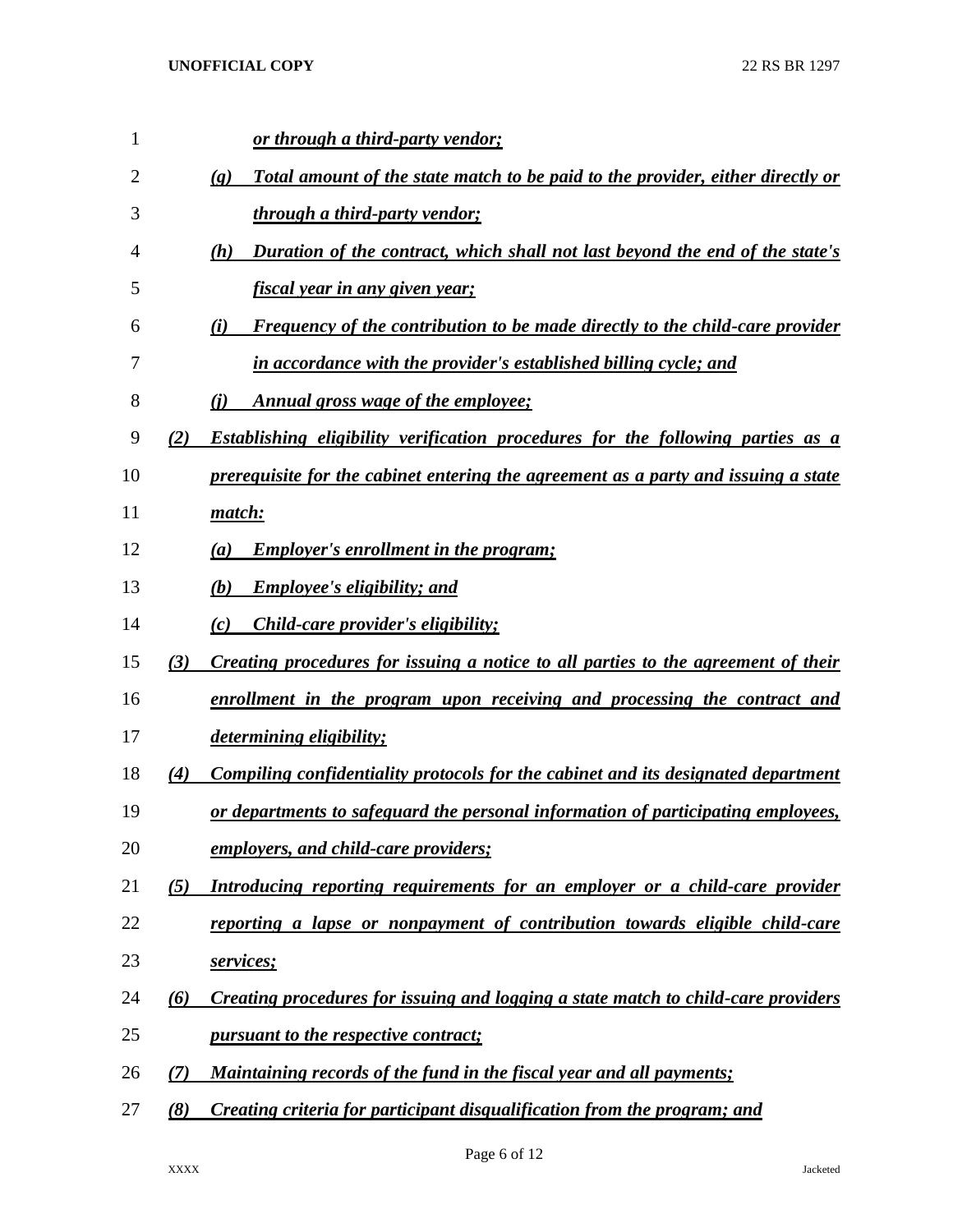*(9) Establishing procedures for appeals hearings.* 2 SECTION 5. A NEW SECTION OF KRS CHAPTER 199 IS CREATED TO READ AS FOLLOWS: *(1) There is hereby established in the State Treasury a revolving account to be known as the Employee Child-Care Assistance Partnership fund. The fund shall consist of moneys appropriated by the General Assembly, contributions, gifts, or grants made available for the purposes of the program. (2) The fund shall be administered by the cabinet or its designated department. (3) Notwithstanding KRS 45.229, any moneys remaining in the fund at the close of the fiscal year shall not lapse but shall be carried forward to the next fiscal year. (4) Any interest earnings of the fund shall become a part of the fund and shall not lapse. (5) Moneys deposited in the fund are hereby appropriated for the purposes set forth in Sections 1 to 8 of this Act and shall not be appropriated or transferred by the General Assembly for any other purpose. (6) The cabinet shall issue state matches out of the fund to child-care providers in accordance to the provisions of the respective contracts and in the order that the cabinet processed the contract. (7) (a) State matches shall not exceed one-hundred percent (100%) of the contribution made by the employer for contracts in which the employee's annual gross wages are equal to or less than the state median household income. (b) State matches shall not exceed eighty-percent (80%) of the contribution made by the employer for contracts in which the employee's annual gross wages are more than the state median household income. (8) In each fiscal year, twenty-five percent (25%) of the total fund shall be distributed to agreements in which an employer is a small business.*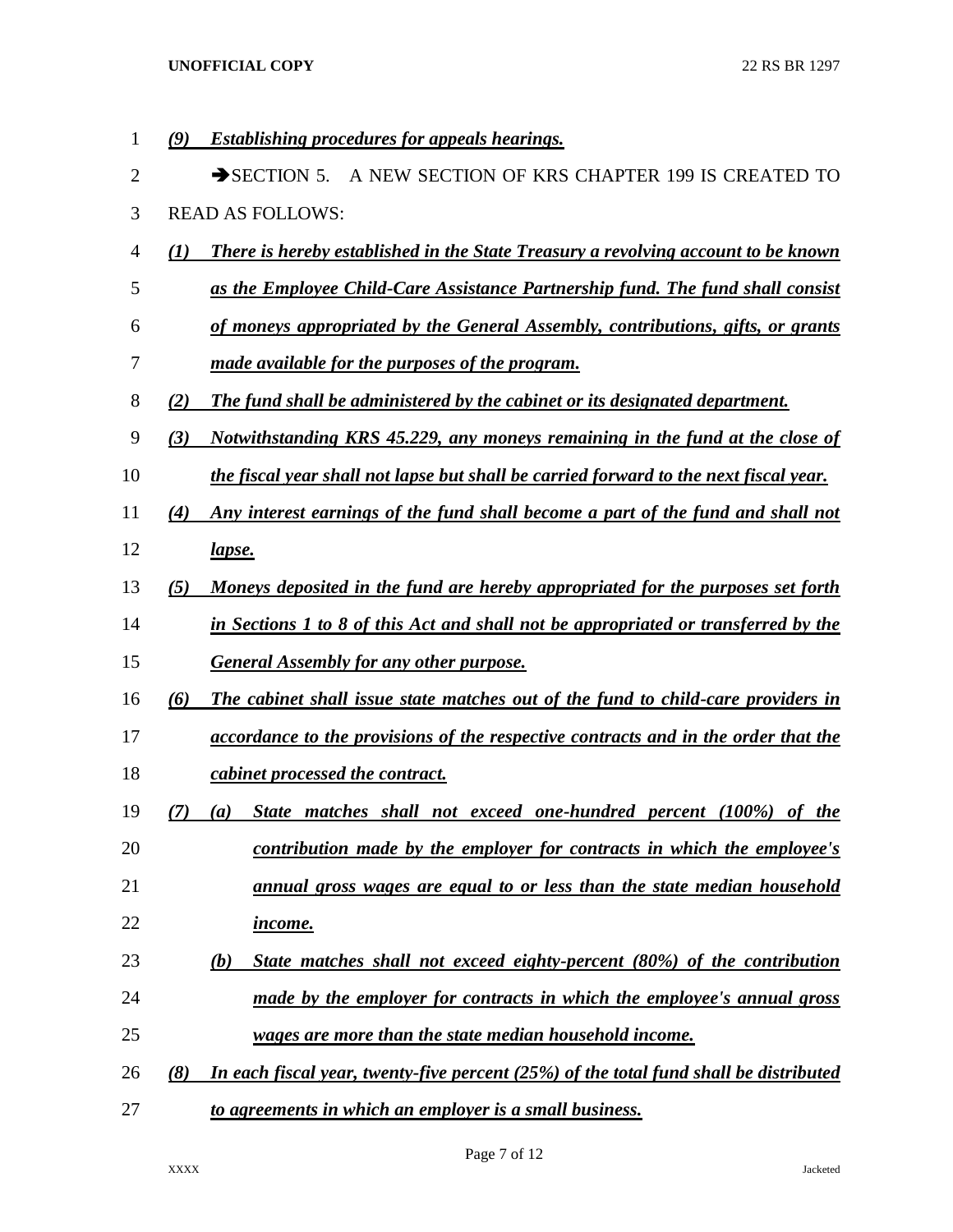| 1  | In fiscal year 2022-2023, five percent $(5%)$ of the total fund shall be distributed to<br>$\mathcal{L}(\mathbf{9})$ |
|----|----------------------------------------------------------------------------------------------------------------------|
| 2  | the cabinet to administer the program. In every fiscal year thereafter, three                                        |
| 3  | percent $(3\%)$ of the total fund shall be distributed to the cabinet to administer the                              |
| 4  | <i>program.</i>                                                                                                      |
| 5  | A state match issued pursuant to this program and administered by the cabinet is<br>(10)                             |
| 6  | for the promotion of the general welfare and shall not be considered                                                 |
| 7  | <i>compensation for an employee's service.</i>                                                                       |
| 8  | A NEW SECTION OF KRS CHAPTER 199 IS CREATED TO<br>$\rightarrow$ SECTION 6.                                           |
| 9  | <b>READ AS FOLLOWS:</b>                                                                                              |
| 10 | $\mathcal{L}(I)$<br>If an employer wishes to provide child-care assistance to an employee as a benefit               |
| 11 | of employment and participate in this program, the employer may enter into an                                        |
| 12 | agreement with its employee and a child-care provider using the standardized                                         |
| 13 | contract provided by the cabinet.                                                                                    |
| 14 | (2)<br>To participate in the program, an employer shall do the following:                                            |
| 15 | Obtain the standardized contract created by the cabinet and enter into it<br>(a)                                     |
| 16 | with the employee and child-care provider;                                                                           |
| 17 | Submit the proposed contract to the cabinet;<br>(b)                                                                  |
| 18 | Submit any additional information as deemed necessary by the cabinet<br>(c)                                          |
| 19 | pursuant to Section 4 of this Act; and                                                                               |
| 20 | Make contributions to the employee's eligible child-care costs directly to the<br>(d)                                |
| 21 | child-care provider or through a third-party vendor in accordance with the                                           |
| 22 | amount and frequency agreed to in the final contract.                                                                |
| 23 | (3)<br>To participate in the program, an employee shall complete the standardized                                    |
| 24 | <u>contract with the employer and the child-care provider and provide any additional</u>                             |
| 25 | information as deemed necessary by the cabinet pursuant to Section 4 of this Act.                                    |
| 26 | In the event that the agreement includes costs of service not covered by the<br>(4)                                  |
| 27 | employer's contribution and the state match, the employee shall make payments                                        |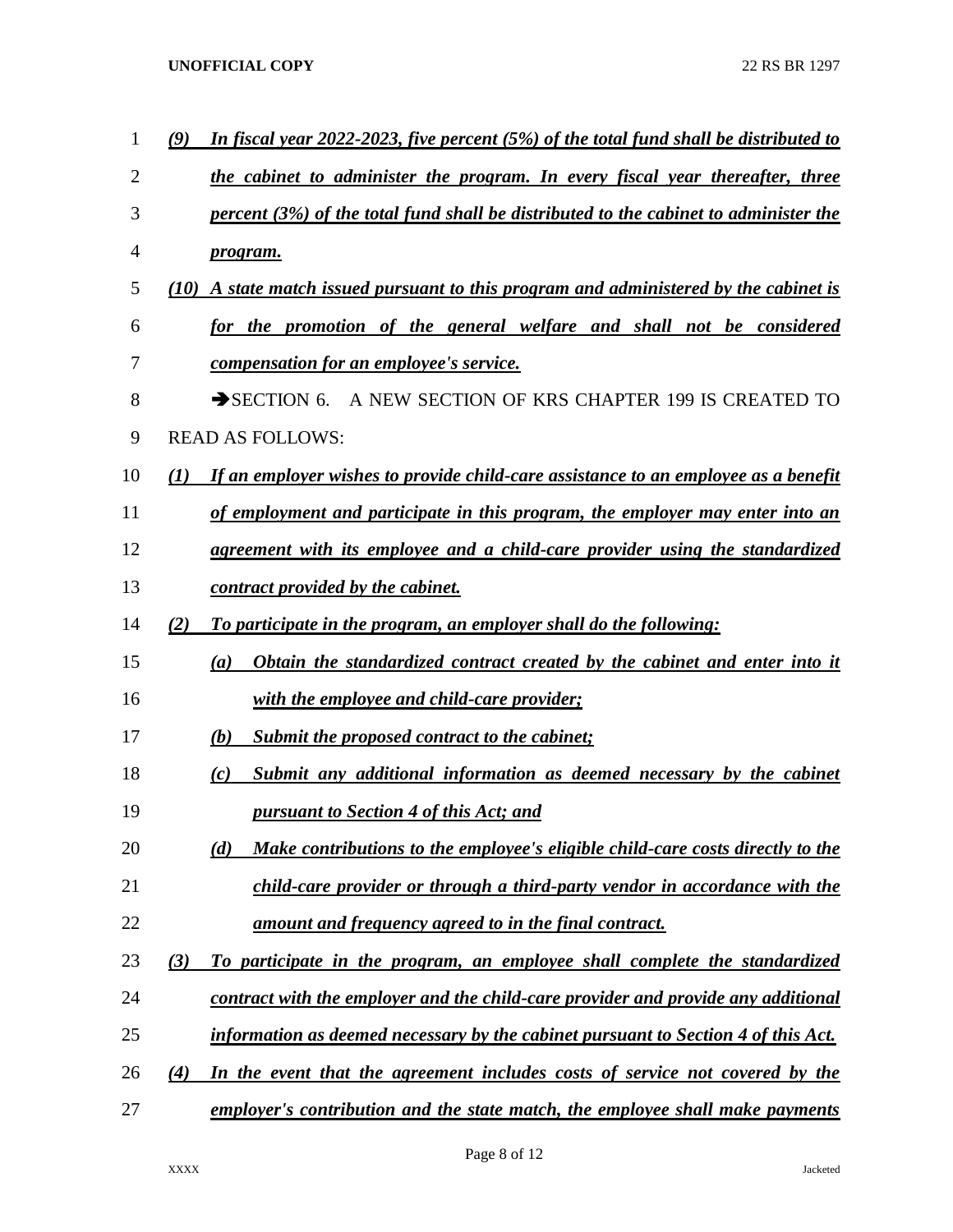| $\mathbf{1}$ | to the child-care provider according to the amount and frequency determined by                         |
|--------------|--------------------------------------------------------------------------------------------------------|
| 2            | the final contract.                                                                                    |
| 3            | $\rightarrow$ SECTION 7.<br>A NEW SECTION OF KRS CHAPTER 199 IS CREATED TO                             |
| 4            | <b>READ AS FOLLOWS:</b>                                                                                |
| 5            | $\mathcal{L}(I)$<br><b>Termination of an active contract between an employer, employee, child-care</b> |
| 6            | provider, and the cabinet pursuant to this program shall occur in the following                        |
| 7            | circumstances:                                                                                         |
| 8            | If the relationship between the employee and employer is severed, the<br>(a)                           |
| 9            | employer shall notify the child-care provider and the cabinet within three                             |
| 10           | (3) business days of the separation, and the contract is terminated on the                             |
| 11           | calendar date provided by the employer in the notification. If the employer                            |
| 12           | fails to make this notification and the cabinet issues a state match to the                            |
| 13           | provider on behalf of that employer's employee, then the employer shall                                |
| 14           | reimburse the cabinet for the unnecessary state match.                                                 |
| 15           | (b)<br>If the employer fails to make a contribution or contributions for the eligible                  |
| 16           | child-care costs in accordance to the terms of the contract, the child-care                            |
| 17           | provider shall notify the cabinet within five (5) business days. After                                 |
| 18           | receiving notification from the provider, the cabinet shall temporarily cease                          |
| 19           | providing a state match and shall notify the employer that the contract will                           |
| 20           | <u>be terminated unless the employer remedies the nonpayment within five (5)</u>                       |
| 21           | <b>business days of receiving notification from the cabinet. If the provider fails</b>                 |
| 22           | to make this notification and receives a state match from the cabinet on                               |
| 23           | behalf of that employer's employee, the provider shall reimburse the cabinet                           |
| 24           | for the unnecessary state match.                                                                       |
| 25           | (2)<br><b>Termination of an active contract between an employer, employee, child-care</b>              |
| 26           | provider and the cabinet pursuant to this program may occur in the following                           |
| 27           | <u>circumstances:</u>                                                                                  |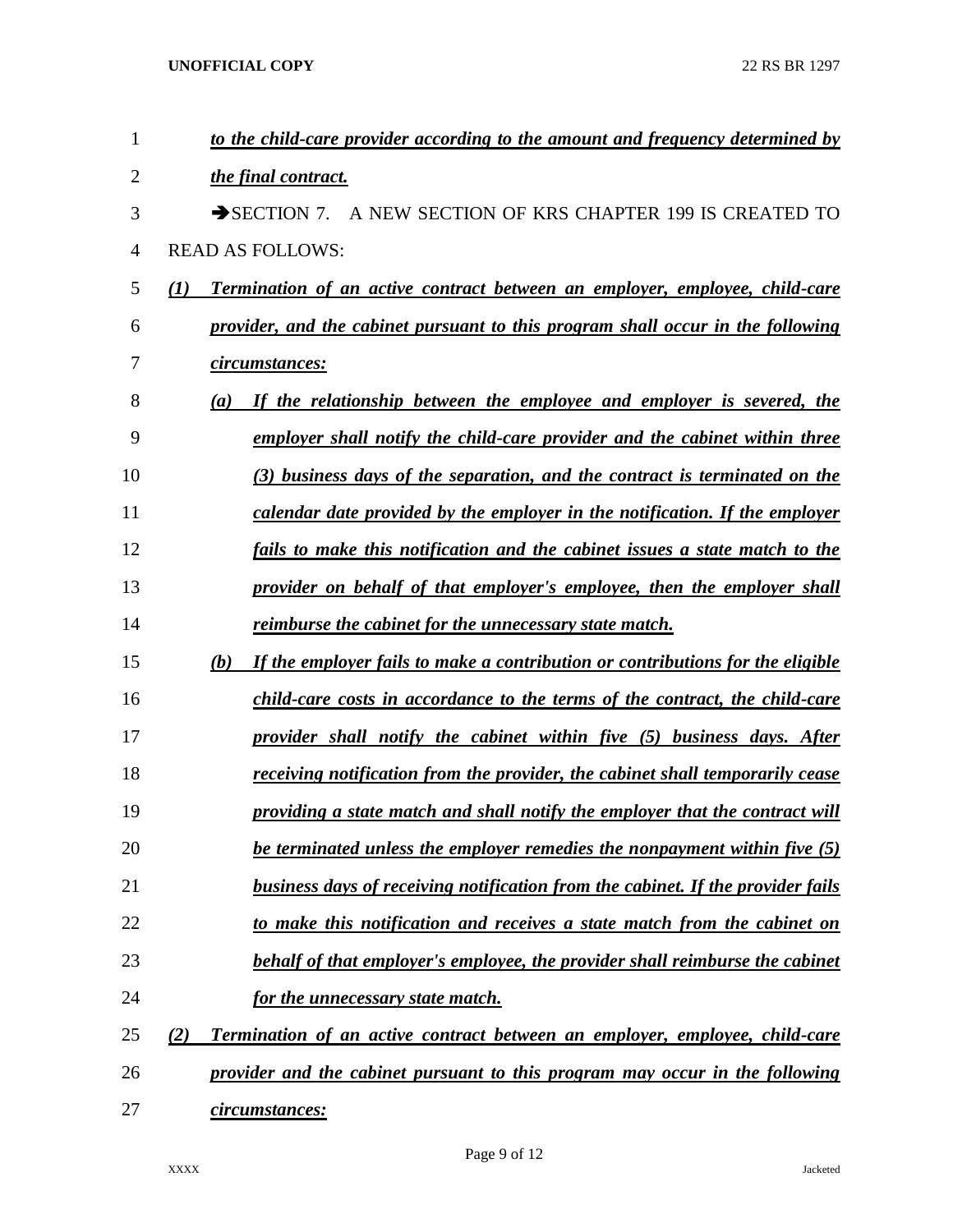| 1              | If the employee fails to pay the child-care provider for costs not covered by<br>(a)    |
|----------------|-----------------------------------------------------------------------------------------|
| $\overline{2}$ | the employer contribution and the state match in accordance to the terms of             |
| 3              | the contract, the child-care provider may give the employee reasonable time             |
| 4              | to remedy the nonpayment. The child-care provider may notify the cabinet                |
| 5              | and terminate the contract on the date that the notification was issued. If             |
| 6              | the child-care provider voluntarily excuses the employee's nonpayment or                |
| 7              | the child-care provider does not notify the cabinet within two (2) calendar             |
| 8              | months from the date of the employee's nonpayment and continues to                      |
| 9              | provide services, then the contract made between all the parties will                   |
| 10             | <i>automatically reflect the reduction in value.</i>                                    |
| 11             | If the child-care provider ceases participation or otherwise loses its rating in<br>(b) |
| 12             | the rating system described in KRS 199.8943, it shall notify all parties to the         |
| 13             | <i>agreement immediately.</i>                                                           |
| 14             | (c)<br>Either the employer or employee may terminate the contract at any time and       |
| 15             | for any reason. The terminating party shall notify all the parties to the               |
| 16             | contract and specify the desired termination date. All parties to the contract          |
| 17             | shall be financially obligated, according to the provisions of the contract, up         |
| 18             | to the termination date.                                                                |
| 19             | A NEW SECTION OF KRS CHAPTER 199 IS CREATED TO<br>$\rightarrow$ SECTION 8.              |
| 20             | <b>READ AS FOLLOWS:</b>                                                                 |
| 21             | The Cabinet for Economic Development may, in consultation with the Cabinet for          |
| 22             | <b>Health and Family Services, require employers seeking economic development</b>       |
| 23             | incentives through Subchapter 31 and 32 of KRS Chapter 154 to participate in this       |
| 24             | program.                                                                                |
| 25             | Section 9. KRS 199.990 is amended to read as follows:                                   |
| 26             | Any person who violates any of the provisions of KRS 199.430, 199.470, 199.473,<br>(1)  |
| 27             | 199.570, 199.572, and 199.590 except subsection (2), or 199.640 to 199.670, or any      |

Page 10 of 12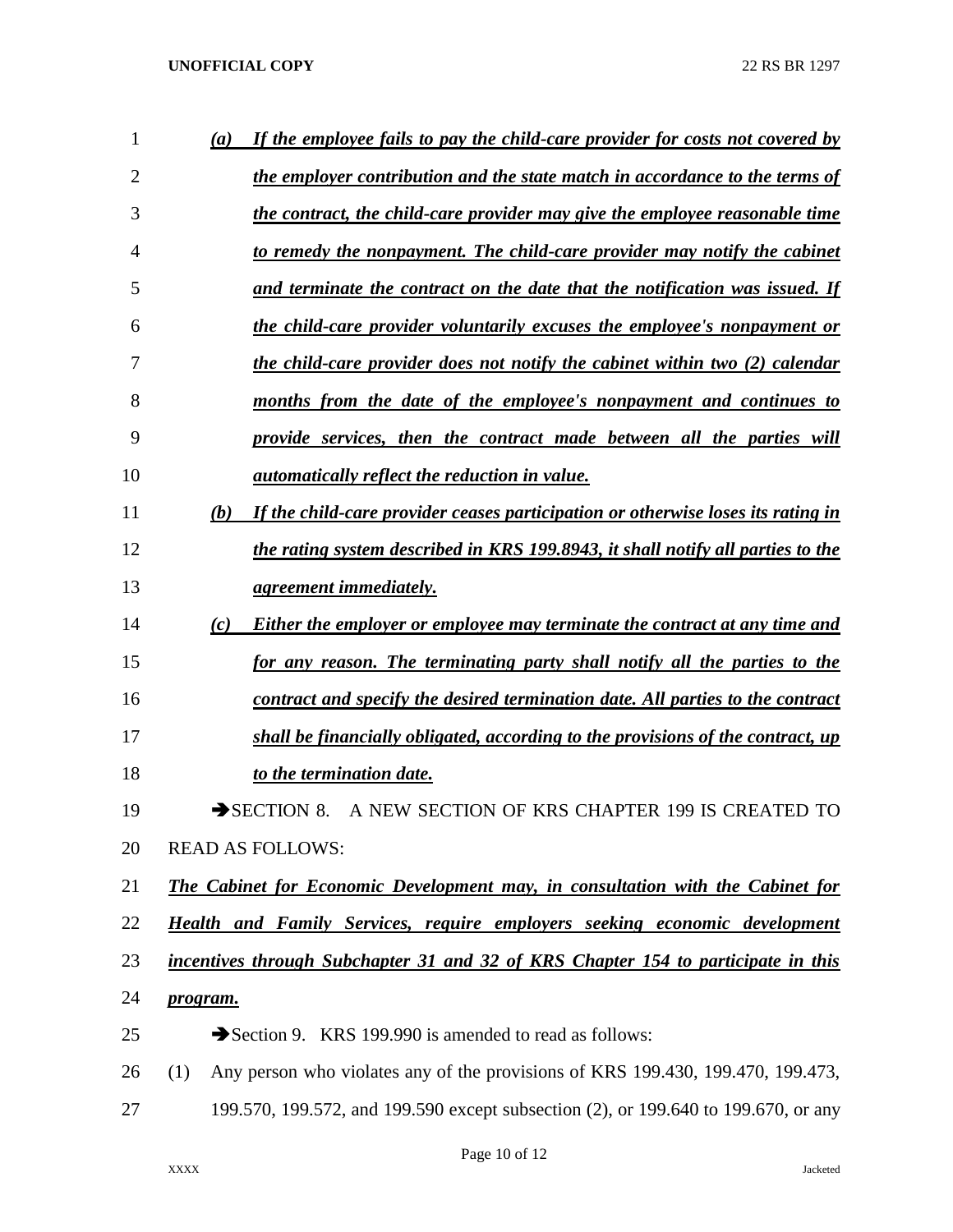rule or regulation under such sections the violation of which is made unlawful shall be fined not less than five hundred dollars (\$500) nor more than two thousand dollars (\$2,000) or imprisoned for not more than six (6) months, or both. Each day such violation continues shall constitute a separate offense.

 (2) Any person who willfully violates any other of the provisions of KRS 199.420 to 199.670 or any rule or regulation thereunder, the violation of which is made unlawful under the terms of those sections, and for which no other penalty is prescribed in those sections, or in any other applicable statute, shall be fined not less than one hundred dollars (\$100) nor more than two hundred dollars (\$200) or imprisoned for not more than thirty (30) days, or both.

 (3) Any violation of the regulations, standards, or requirements of the cabinet under the provisions of KRS 199.896 that poses an immediate threat to the health, safety, or welfare of any child served by the child-care center shall be subject to a civil 14 penalty of no more than one thousand dollars (\$1,000) for each occurrence. Treble penalties shall be assessed for two (2) or more violations within twelve (12) months. All money collected as a result of civil penalties assessed under the provisions of KRS 199.896 shall be paid into the State Treasury and credited to a special fund for the purpose of the Early Childhood Scholarship Program created in accordance with KRS 164.518. The balance of the fund shall not lapse to the general fund at the end of each biennium.

 (4) A person who commits a violation of the regulations, standards, or requirements of the cabinet under the provisions of KRS 199.896 shall be fined not less than one thousand dollars (\$1,000) or imprisoned for not more than twelve (12) months, or be fined and imprisoned, at the discretion of the court.

 (5) Any person who violates any of the provisions of KRS 199.590(2) shall be guilty of a Class D felony.

(6) Any person who knowingly or intentionally registers false information under KRS